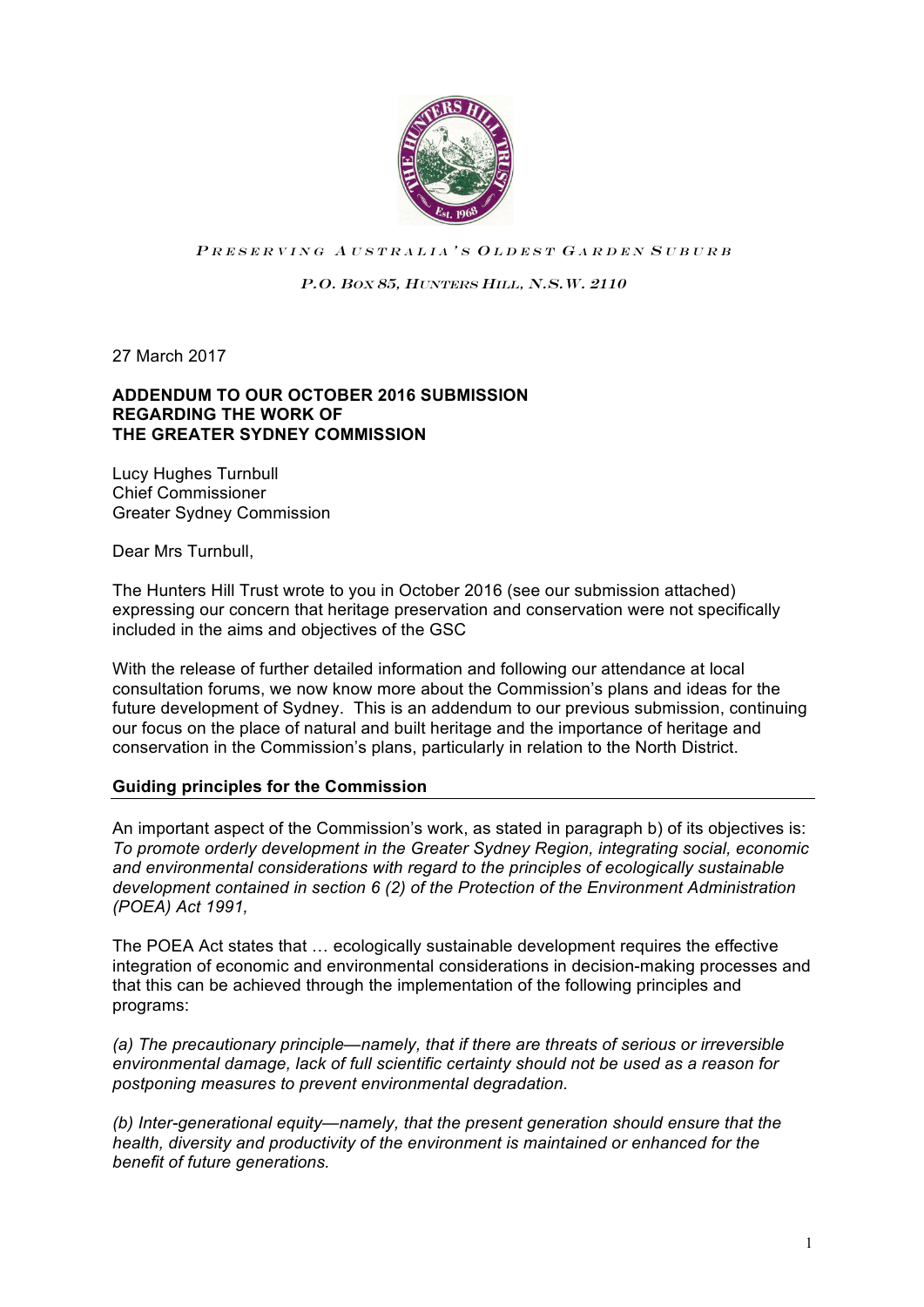*(c) Conservation of biological diversity and ecological integrity.* 

*(d) Improved valuation and pricing of environmental resources.*

### **The Trust questions whether adequate attention is being paid to the important principles of Ecologically Sustainable Development (ESD) in the formation of the District Plans.**

During the establishment period for the Commission and the drafting of the six District Plans, the level of development across our city and suburbs has continued alarmingly. It is doubly alarming that the GSC is working on the premise that this rate of development will continue.

# **Targets for the North District Plan**

Behind the aims and objectives of the GSC is an assumption that Sydney's population will continue to grow at the current rate. We are already experiencing the negative impact of this rapid change, together with a sense that an increasingly congested and polluted future has already arrived. Nature and heritage are already under threat right across the metropolitan region and the level of threat is growing.

The Greater Sydney Commission's Plan for the North District sets out a target of 25,950 additional dwellings by 2021. The overall target for Greater Sydney is 189,100 additional dwellings in this time frame, although the Commission is working towards a 20 and ultimately 40 year "vision".

There is no comfort in Hunters Hill being allocated only 150 extra dwellings because the high-rise developments already under construction or approved will exceed this allocation. We are yet to feel the full impact of this development.

The Trust is looking beyond our locality to include the broader LGA that will merge Hunters Hill with Ryde and Lane Cove when their inevitable amalgamation is finalised. Thus a further 10,750 dwellings are proposed for the new merged LGA.

However, there is nothing included in this housing increase for additional essential infrastructure such as roads, public transport, schools etc that are needed to support this target. This lack comes on top of the failure to provide infrastructure for the increase in population that has already occurred in the last couple of decades in the Municipality of Hunters Hill alone to say nothing of the greater metropolitan area.

### **The Trust questions why the GSC is so committed to the assumption of population increase as the major driver of Sydney's future.**

It is clear that Sydney is unable to cope with the growth that has occurred only in the last few years, let alone decades. Days of rain already impede traffic, create major disruption and see dangerous volumes of stormwater, including overflows from Sydney Water's inadequate sewerage system, flowing into our waterways.

We ask this simple question: *"How can we have proper planning when population growth, which is the major driver of all the new housing, jobs and infrastructure, is virtually unplanned?"* 

Obviously there is a further question: *"How long can the population of Sydney continue to increase before living here becomes untenable?"*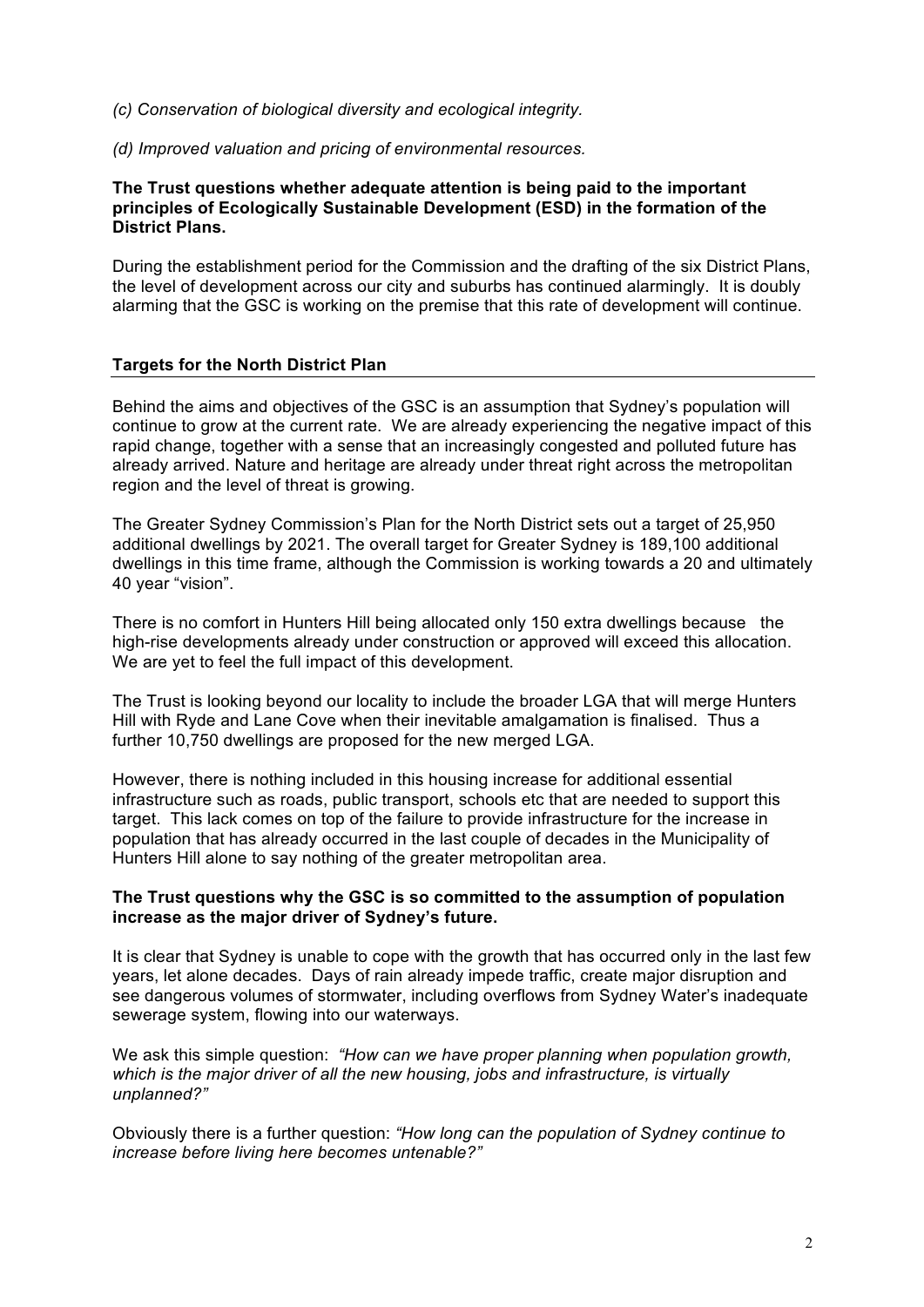We also question the role of demographers in accurately predicting what this growth will require in terms of infrastructure such as public transport links, sewerage capacity, new schools and other amenities.

The Trust also believes that the mix of the population growth figures that the GSC has quoted is incorrect because the impact of migration on the projected totals has been understated. Clearly Australia has global responsibilities when it comes to migration, but, unlike natural growth, migration is something that can be planned.

## **Quality of development**

The high-rise development currently being built is poorly designed and mostly located along busy arterial roads – the worst possible environment for housing people. There is also no proper "place making" for the people who live in the new housing. Where are the additional squares, theatres, libraries etc. for the new housing that's been built along Victoria Rd for example?

How the GSC hopes to improve this has, so far, not been spelled out in any detail. Clearly heritage protection and the conservation of the existing character of local areas must be essential considerations in planning for quality development. As well, these considerations must be integral and up front in making any planning proposals. They should not be a token add-on at the end of the process. We optimistically look forward to hearing more from the Commission.

#### **Loss of cultural heritage and local amenity**

To reiterate, The Trust believes it is essential to protect the existing character and amenity of local areas as part of any new plan for change. Such qualities have gradually been built up over time and are intrinsic to the historic memory of those places.

Existing neighbourhoods act as social hubs within which people identify and become involved. They strongly value their cultural heritage as well as their existing green open spaces, schools, shops and amenities, which should all be within reasonable walking distance of where people live.

Local neighbourhoods and their cultural history need to be respected and not viewed as standing in the way of profit-driven high-intensity development, which is destroying existing suburbs with a crude one-size-fits-all model for development control.

As well, the imposition of change without adequate licence from the community, which is what is now happening, disrupts social cohesion and stability. Consultation with existing community groups is an essential ingredient in the process of making new plans.

With the extension of Exempt and Complying Development Codes, the character of existing places is already under an increased threat. We are looking to the Greater Sydney Commission to review this legislation so that local communities can continue to have a say in what gets built and a more professional assessment is made of proposals, rather than leaving such assessment to the simplistic arithmetical controls of the complying codes.

#### **District Plans need to be amended to address the following:**

- Strategies to implement the principles of Ecologically Sustainable Development must be clearly specified throughout the document;
- Systems are required to ensure that heritage items and Heritage Conservation Areas are fully identified and protected from demolition and/or inappropriate development with